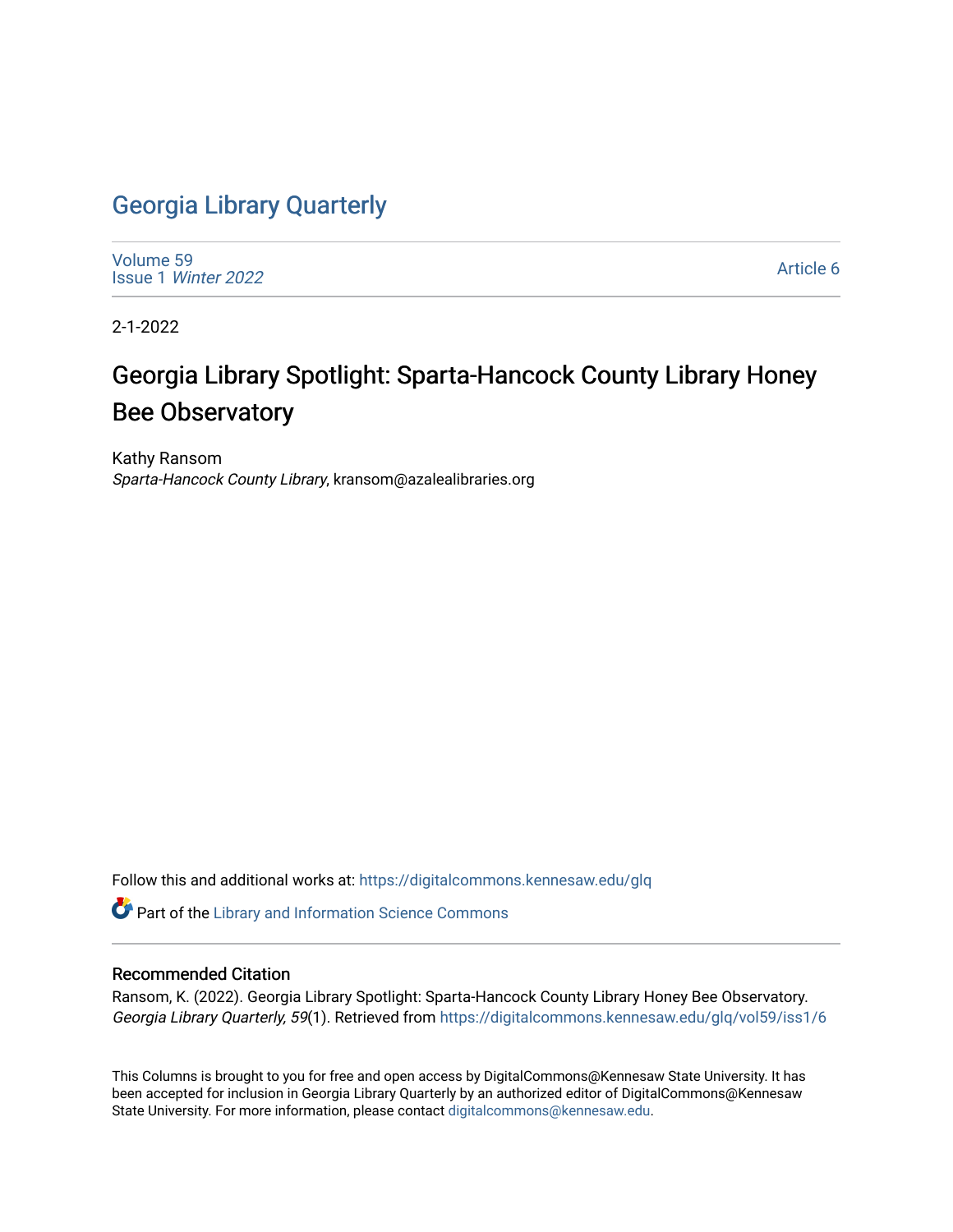# **GLASPOTLIGHT**

### **Sparta-Hancock County Library Honey Bee Observatory**

Sparta-Hancock County Library is all abuzz as a result of its in-house Honey Bee Observatory! Local beekeepers with the Lake Country Beekeepers Association (LCBA), who hold their monthly meetings at the library, realized that the library was a perfect place for an observatory to teach the community about the importance of bees and to provide engaging programs for patrons of all ages. Partnering with the Bee Cause Project, LCBA members worked with library trustees and staff to establish an in-house bee observatory in one of the library's study rooms.

shelving in the study room to conveniently house and display these books, and members of LCBA added information slides created from beehive frames and a display unit that included examples of beekeeping equipment.

Working with volunteer beekeepers, the library manager organized programs which revolved around learning about the importance of honeybees. The beekeepers organized a fiveweek program for children called *The Basics of Bees,* teaching these students all about bees, beehives, beekeeping honey, and creating



Adding the bee observatory to the library opened the door to quite a number of opportunities for the library and its patrons. The first avenue of opportunity involved updating and improving the library's collection of books about bees and beekeeping for adults and children. The library manager added

pollinator beds. During their monthly meetings, the beekeepers made themselves available to answer questions about the honeybees and beekeeping.

Additional programming opportunities included a contest to name the queen bee, homeschool group visits, a Meet the Beekeeper event, story time, classes for all ages, creating pollinator gardens, and an annual program for National Honey Bee Day. On this day, volunteer beekeepers and

community groups came together to create a festival-like event, sharing with visitors everything about honeybees: learning about beekeeping equipment, creating pollinator gardens, and honey tasting. The Honey Bee Observatory has also inspired the library's trustees and staff to create a library learning